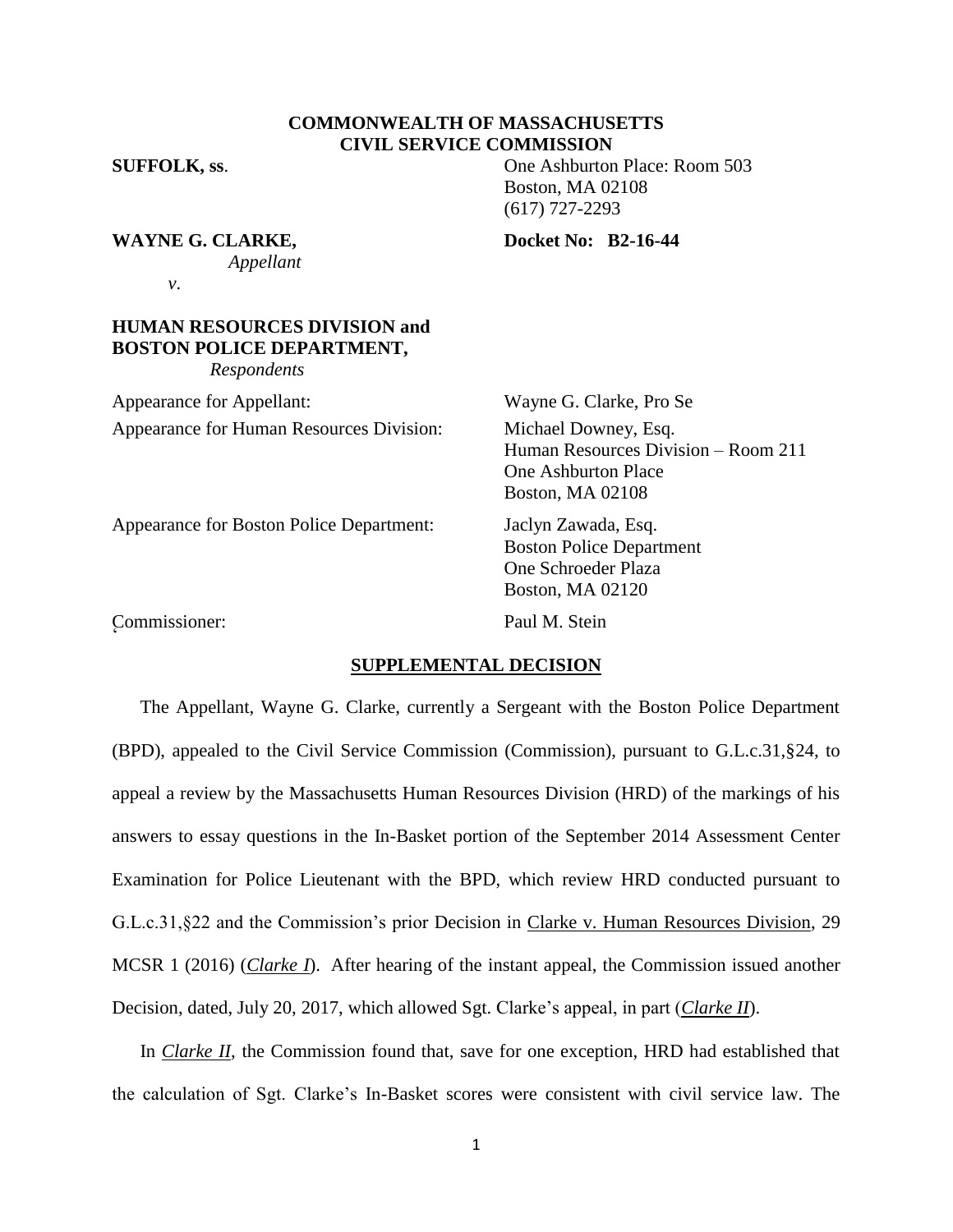Commission ordered HRD to provide more information to the Commission about the one issue on which evidence was not sufficient, namely, the issue of EB Jacobs' use of a "standardization" process, as to which HRD had failed to make any review, and which was relevant to the form of relief, if any, that Sgt. Clarke should receive. In the alternative, HRD was to provide an option, in lieu of providing the additional information, to make an adjustment to Sgt. Clarke's In-Basket Examination Score that would bring his rounded Final Overall Examination Score to 83, and to adjust his place on the current BPD Lieutenant's eligible list accordingly.

On September 8, 2017, HRD elected to provide the supplemental information regarding the "standardization" of the Lieutenant's Examination In-Basket Test Scores.<sup>1</sup> On September 22, 2017, September 25, 2017 and October 10, 2017, HRD provided additional supplemental information in response to further questions from the Commission and Sgt. Clarke. I have now reviewed the supplemental explanatory information provided by HRD and BPD and, after careful consideration, conclude that: (1) HRD has presented a rational explanation that justifies EB Jacobs' use of a standardization algorithm to adjust the Lieutenant's In-Basket Test scores to account for a statistically significant discrepancy in the scoring among the five panels used to grade the In-Basket exercise, namely, the unusually high scores given to candidates by Panel 506, the panel to which Sgt. Clarke's exercise responses were assigned, as compared with the four other panels; and (2) further adjustment of Sgt. Clarke's In-Basket score is not warranted and his final rounded score of 81, which keeps him tied in  $70<sup>th</sup>$  place, shall remain unchanged.

#### Analysis

 $\overline{\phantom{a}}$ 

In its supplemental submission, HRD explained that the standardization of the Lieutenant's In-Basket scores was a judgment made by EB Jacobs, based on its observation of the differences

<sup>&</sup>lt;sup>1</sup> Sgt. Clarke objected to HRD's submission as beyond the 45-day limit set for HRD's response in *Clarke II*. Although HRD's response was, technically, three days late, the delay has caused no prejudice to the Appellant and, if necessary, an extension nunc pro tunc, is plainly in order.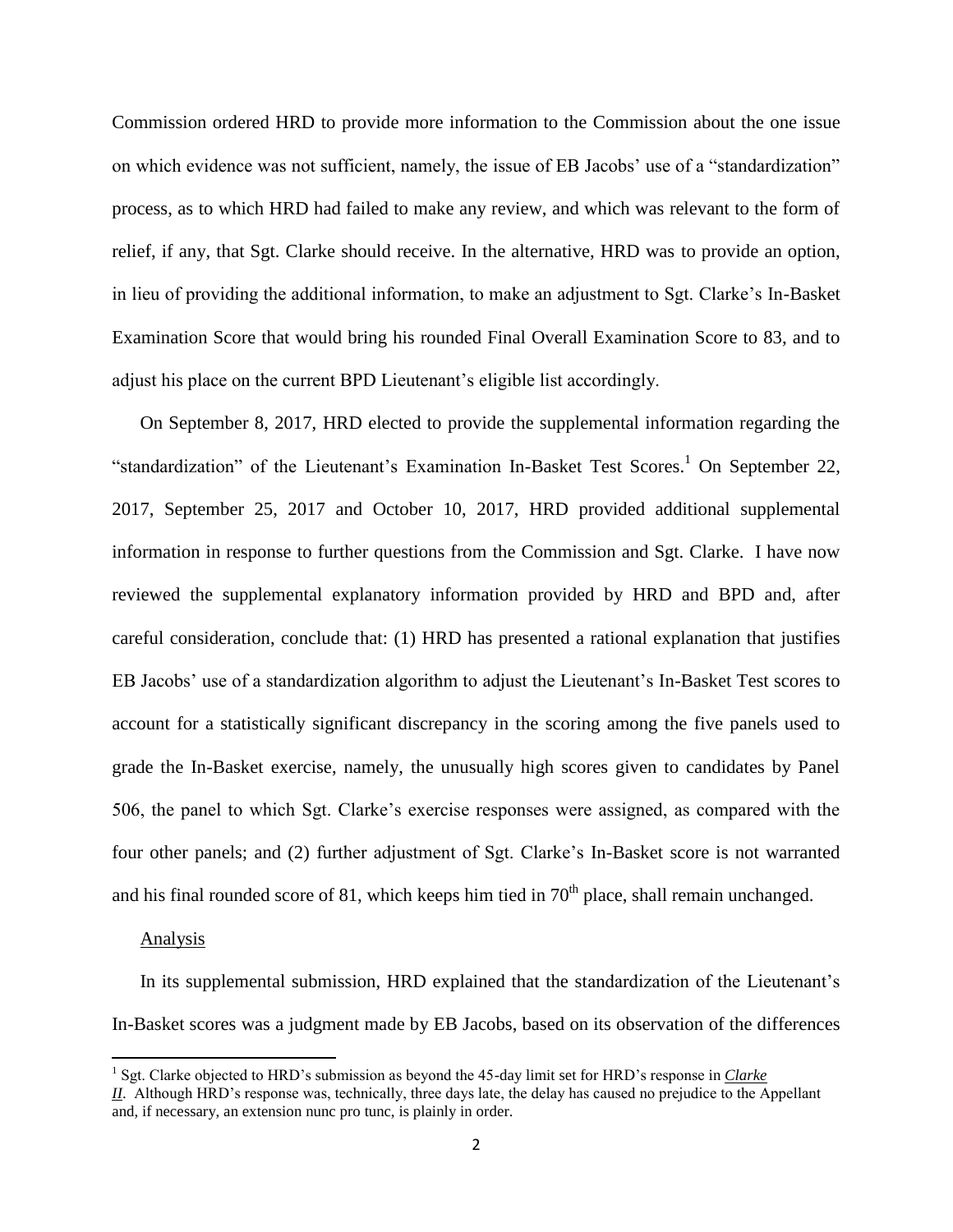in the mean (average) scores by panel, with the highest scoring panel (Panel 506, which is the panel that scored Sgt. Clarke's exercise), giving candidates an average assessors' score of 26.55, while the other panels' average assessors' scores were 19.80, 21.72, 22.76 and 22.81.

Using a routine statistical test (i.e., a one-way "analysis of variance" or ANOVA), EB Jacobs compared the average scores for the candidates for each panel relative to the overall standard deviation of the panels. Since EB Jacobs randomly assigned candidates to panels, it would be expected that scores for candidates, on average, would be equal between panels. The ANOVA analysis, however, generated an F value of 3.759, with an associated "significance value" of .007 (7 out of 1,000), which means, in effect, that there was 99.3% confidence that the panels were NOT scoring the candidates similarly.

The statistically significant tendency for Panel 506 to award higher scores is also apparent, anecdotally. For example, I note that the lowest raw score awarded by Panel 506 was 17.50000, compared to 11.0000, 12.0000, 13,000, 10.0000 and 10.0000 for the other four panels. Similarly, a comparison of the set of scores awarded by Panel 506, shows nine total scores above 30.0000, and four total scores below 20.000, as compared with all other four panels, which awarded precisely the opposite range of scores, on average, i.e., fewer than two scores above 30.0000 and, at least seven scores below 20.0000.

Since the mean panel scores showed these statistically significant differences, the appropriate step was to remove those panel differences by standardization. Although the precise algorithm used to standardize the scores has not been provided, EB Jacobs did perform a test to determine the correlation of the scores before and after standardization. That test demonstrated a correlation of 0.99, which I infer to mean that, overall, the relative scores for all candidates under the two methods changed slightly, if at all. For example, all the candidates (including Sgt.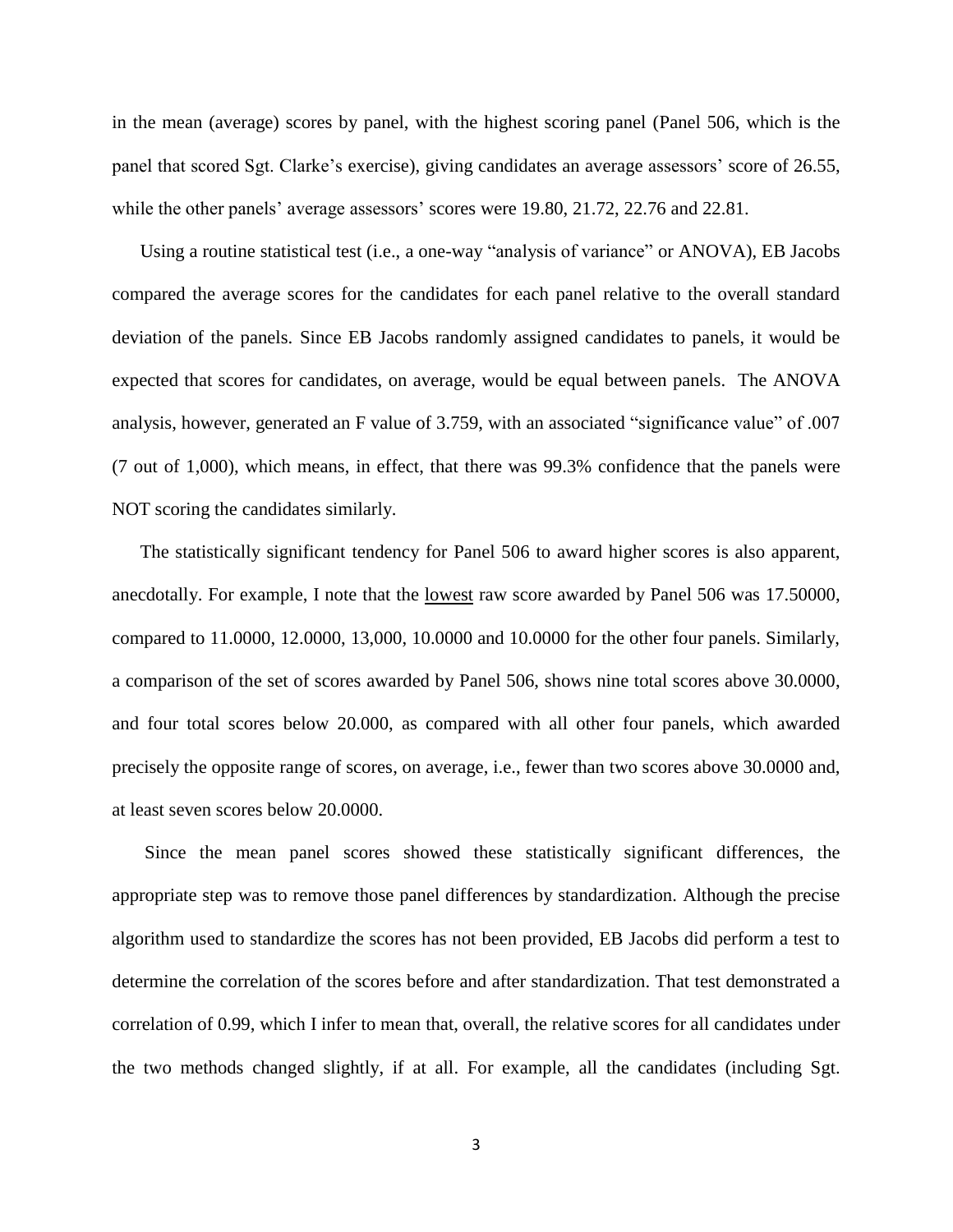Clarke) with a final non-standardized rounded score of 82, each moved down one point to a standardized score of 81, staying within the same tie group either way. I find, therefore, that the standardization process was reasonable.

The one difference, as it affected Sgt. Clarke, in the standardized vs. non-standardized scoring was the slight shifting of several other candidates with non-standardized scores of 80, 81 and 83. Five candidates with non-standardized scores of 80 were increased to a standardized score of 81, moving them from a non-standardized tie group just below Sgt. Clarke up to the same standardized tie group of 81 with Sgt. Clarke. Similarly, four candidates with nonstandardized scores of 81, increased to a standardized score of 82, which moved them from the non-standardized tie group just below Sgt. Clarke to a standardized tie group just above him. Finally, three candidates with non-standardized scores of 83 were reduced one point to 82, keeping them one tie group above Sgt. Clarke under either scenario.

**Before Standardization After Standardization** 83 - 7 tied in 57<sup>th</sup> place<br>
82 - 3 tied in 66<sup>th</sup> place<br>
82 - 7 tied in 63<sup>rd</sup> place **82 – 3 tied in 66<sup>th</sup> place**<br>81- 5 tied in 69<sup>th</sup> place  $80 - 10$  tied in  $74<sup>th</sup>$  place

**81 – 9 tied in 70<sup>th</sup> place**  $80 - 7$  tied in 78<sup>th</sup> place

Similar slight adjustments to the tie groups also occurred for candidates scoring 84 and above, as well as 79 and below.

I also note that, in the two years since the current BPD Lieutenant's eligible list has been in effect, the BPD has promoted less than a dozen new lieutenants from that list. Absent any change in circumstances, of which the Commission has not been apprised, at that rate, it would require four years or more before Sgt. Clarke (or any other candidate placed 63rd or below) would rise to the level on the list that would fall within the  $2n+1$  range that would entitle him to consideration, whether or not he remained with a score of 81 or was awarded an increased score